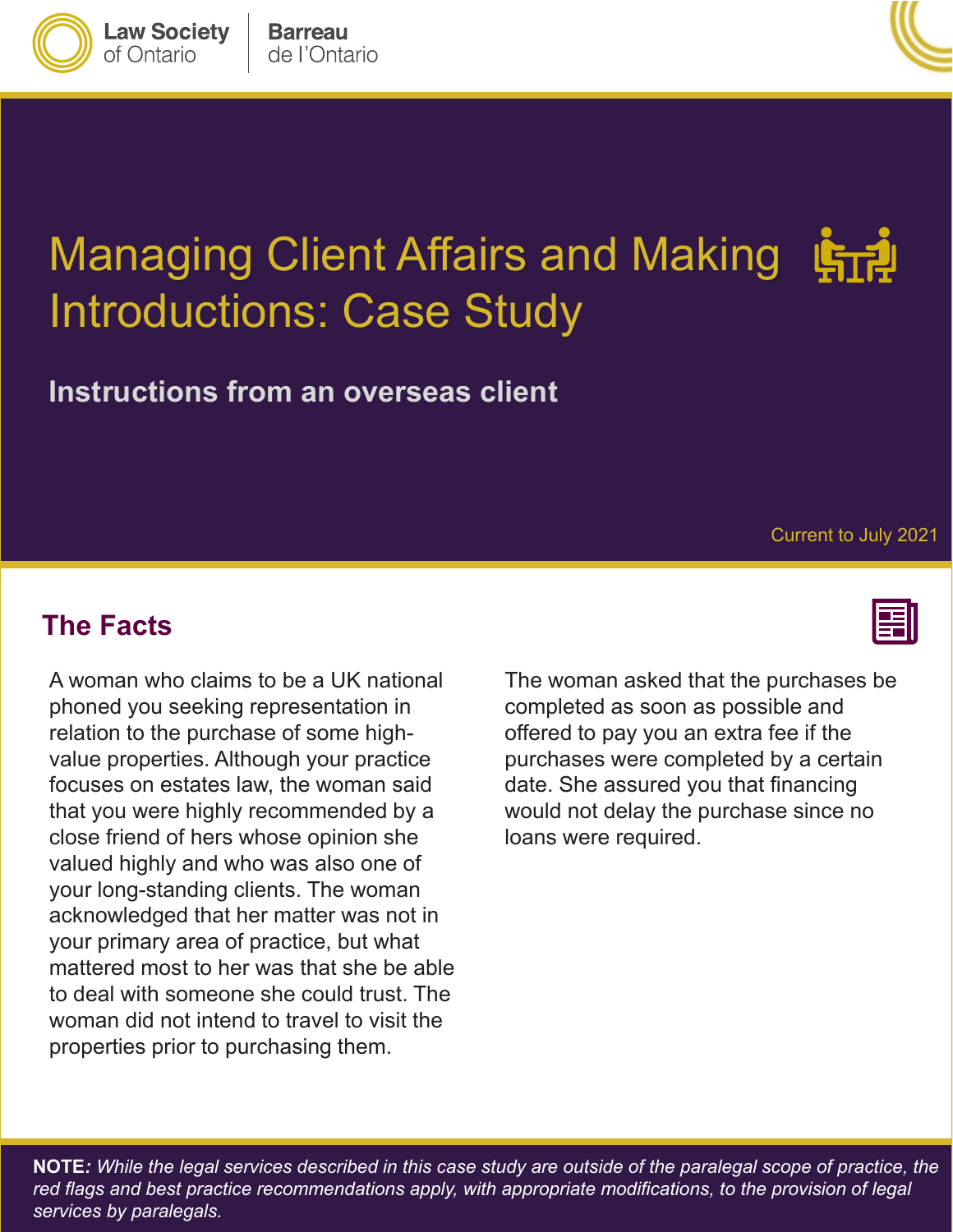#### **Red Flags**



## **What Should You Do?**



You should:

- **Determine source of referral. It is good practice to confirm any referral source.**  You can ask the prospective client who referred them and request consent to contact the referral source. If the prospective client declines to provide this information or does not consent, this is an additional red flag. If the client provides the information and consents, you may discover that the referral source doesn't know the client well or at all, which may also be a red flag.
- **Comply with client identification, verification, and source of funds requirements.**  Unless an exemption applies, you are required to identify a client whenever you are retained to provide legal services and verify the identity of such client where the legal services you provide involve a financial transaction. You must also obtain information from the client about the source of funds being received, paid, or transferred in respect of the financial transaction. These requirements apply even if the client is being referred by a trusted referral source (i.e., a long-standing client).
- **Conduct a comprehensive risk assessment and due diligence review.** You should undertake additional inquiries when there are high-risk indicators such as: the client not visiting the properties; paying for high-value properties without financing; asking you to take on a matter outside your area of practice; or requesting that you expedite the transaction without a logical explanation.
- **Decline to act.** If after further inquiries you are not satisfied on a reasonable basis that the transaction is legitimate, you must decline to act.